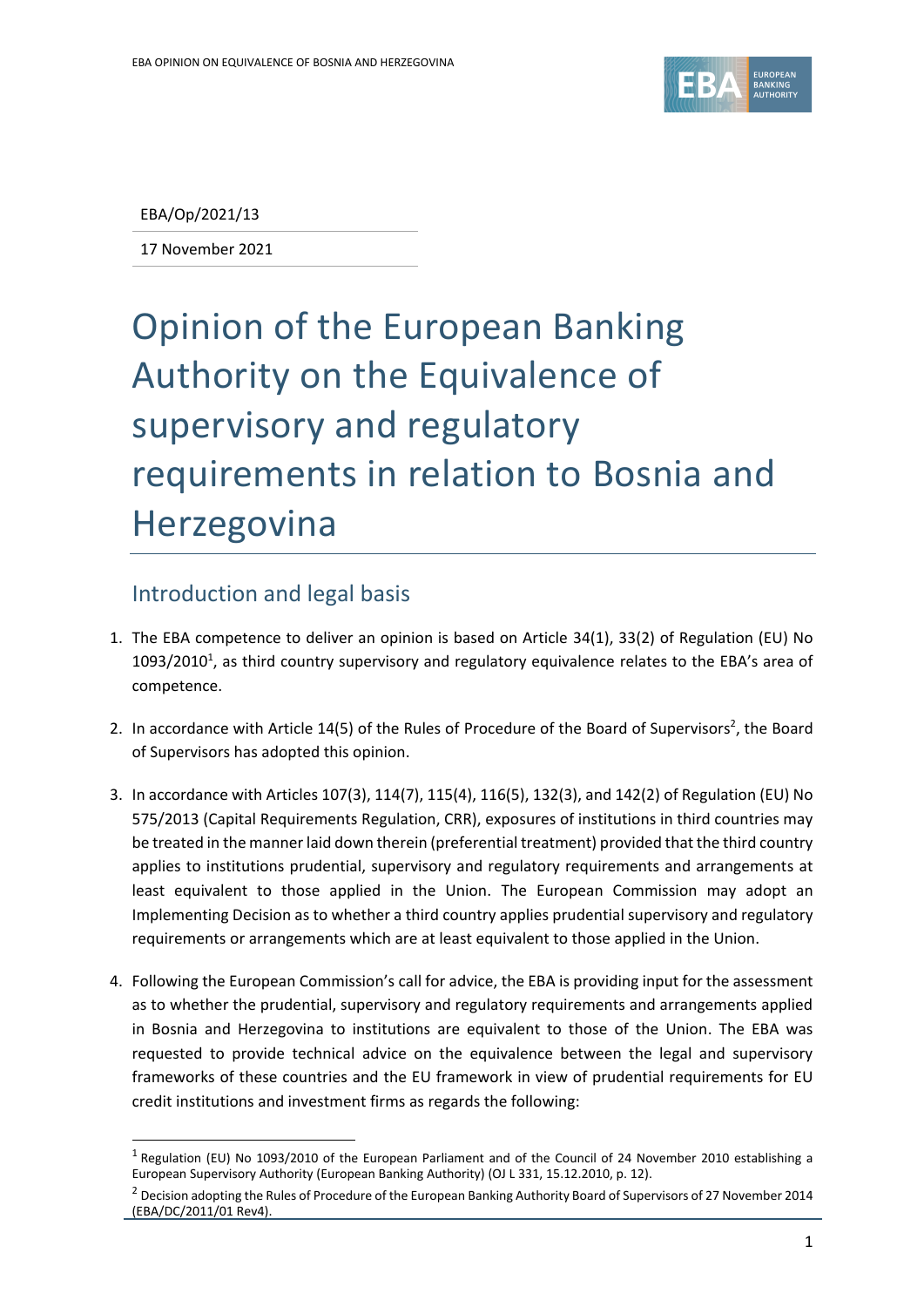

- exposures to third country investment firms, credit institutions, clearing houses and exchanges (CRR Art. 107(3) and (4), exposures to third country central governments and central banks(CRR Art. 114 (7)), exposures to third country regional governments or local authorities (CRR Art. 115 (4)), exposures to third country public sector entities (CRR Art. 116 (5), exposures in the form of units or shares in third country CIUs (Collective Investment Undertaking) (CRR Art. 132 (3)); and
- with regards to the definition of a large financial sector entity (CRR Art. 142 (4)).

## Assessment scope, process and methodology

- 5. The EBA established a Network of Equivalence (NoE) composed of experts from national competent authorities to support the assessment work. The network developed a questionnaire to facilitate the collection of data and guide the equivalence assessment.<sup>3</sup> The assessment work has been based on the input from the relevant third country authorities in the questionnaire, as well as subsequent communication with the authorities and relevant local legislative and regulatory documents.
- 6. The scope of the assessment covers the regulatory and supervisory framework for credit institutions as foreseen in CRR and CRD.
- 7. The assessment is structured several sections which are assessed using a qualitative approach with a five-grade scoring scale (super-equivalent, equivalent, largely equivalent, partially equivalent, and non-equivalent). At country level a two-grade scoring scale is used (equivalent, non-equivalent) aggregating the section scores.
- 8. The equivalence assessment is based on the relevant supervisory and regulatory framework in force as documented in domestic laws and regulations and explained by local authorities. During the assessment, the EBA Staff and some experts from NoE conducted dedicated on-site visits at the third-country authorities (Banking Agency of Republika Sprska and Federal Banking Agency of Bosnia and Herzegovina), which allowed to gain a full understanding of the actual application the supervisory framework, as well as to clarify certain aspects of regulatory provisions.
- 9. The assessment of equivalence is based on legislation and regulation in force at the time of the assessment. Whereas planned and future regulation can be mentioned in the assessment, it is not considered to be an adequate support for the equivalence decision, unless it is already in a very advanced stage.

## Outcome of the Assessment

<sup>3</sup> The questionnaire has been made publicly available on the EBA website: [https://eba.europa.eu/sites/default/documents/files/documents/10180/2613666/ec3d2202-a08e-42f6-9216](https://eba.europa.eu/sites/default/documents/files/documents/10180/2613666/ec3d2202-a08e-42f6-9216-f5df332fa1a5/EBA%20methodology%20for%20the%20assessment%20of%20regulatory%20and%20supervisory%20equivalence%20of%20third%20countries%20-%201st%20step.pdf) [f5df332fa1a5/EBA%20methodology%20for%20the%20assessment%20of%20regulatory%20and%20supervisory%20equi](https://eba.europa.eu/sites/default/documents/files/documents/10180/2613666/ec3d2202-a08e-42f6-9216-f5df332fa1a5/EBA%20methodology%20for%20the%20assessment%20of%20regulatory%20and%20supervisory%20equivalence%20of%20third%20countries%20-%201st%20step.pdf) [valence%20of%20third%20countries%20-%201st%20step.pdf](https://eba.europa.eu/sites/default/documents/files/documents/10180/2613666/ec3d2202-a08e-42f6-9216-f5df332fa1a5/EBA%20methodology%20for%20the%20assessment%20of%20regulatory%20and%20supervisory%20equivalence%20of%20third%20countries%20-%201st%20step.pdf) (1st Step)

[https://eba.europa.eu/sites/default/documents/files/documents/10180/2613666/59507cf6-c929-4e75-8f7d](https://eba.europa.eu/sites/default/documents/files/documents/10180/2613666/59507cf6-c929-4e75-8f7d-e8db8ecaaa97/EBA%20Questionnaire%20Equivalence%202st%20step.pdf)[e8db8ecaaa97/EBA%20Questionnaire%20Equivalence%202st%20step.pdf](https://eba.europa.eu/sites/default/documents/files/documents/10180/2613666/59507cf6-c929-4e75-8f7d-e8db8ecaaa97/EBA%20Questionnaire%20Equivalence%202st%20step.pdf) (2nd Step)